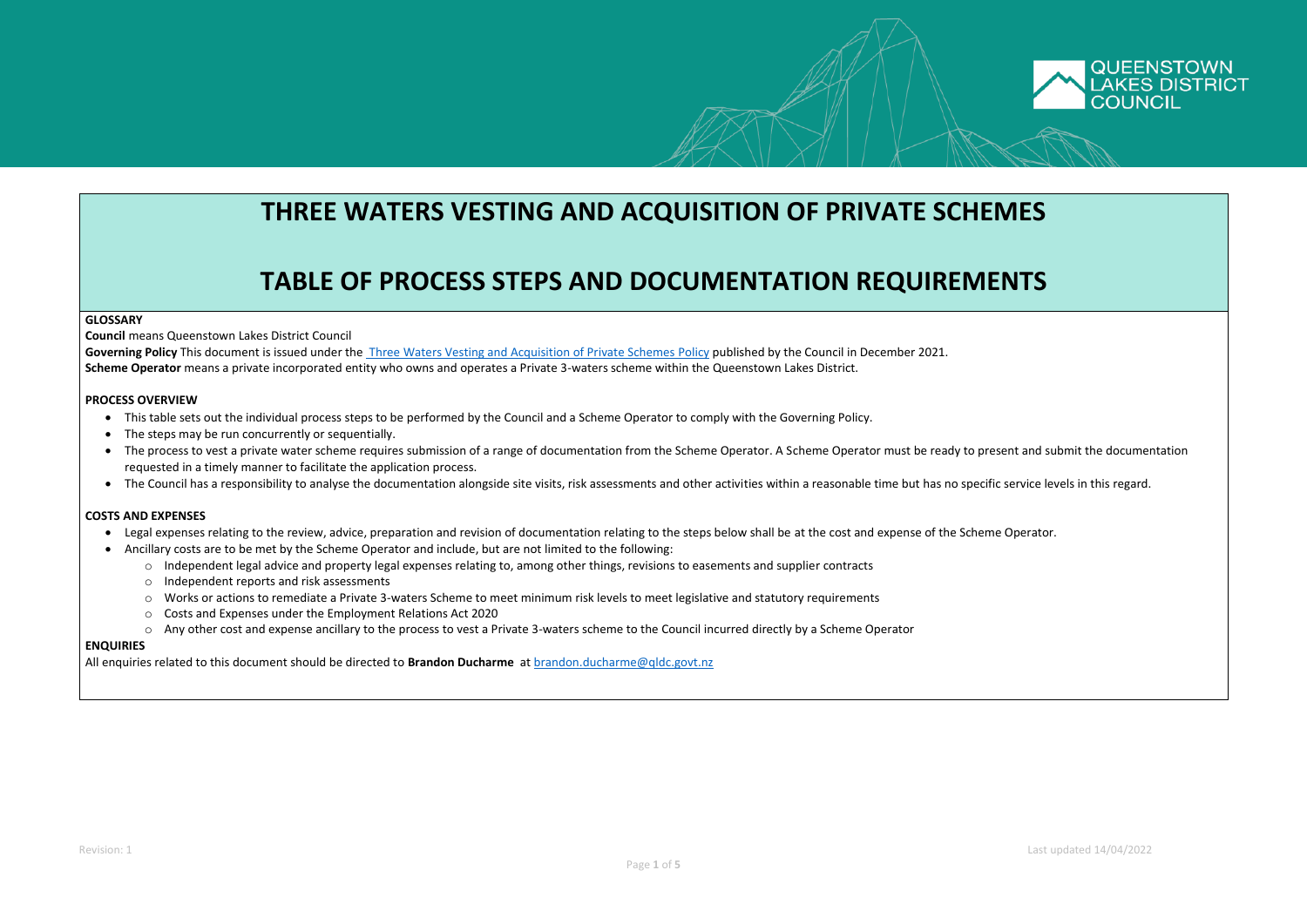

|    | <b>PHASE DESCRIPTION</b>                                                                                                                                                                                                                                                                                                          | <b>PURPOSE</b>                                                                                                                                                                                                                                                                                                                     | <b>DOCUMENTATION</b>                                                                                                                                                                                                                                                                                                                    | <b>QLDC SPECIFICATIONS</b>                                                                                                                                                           | <b>RESPONSIBLE PARTY</b>                                                  |  |  |
|----|-----------------------------------------------------------------------------------------------------------------------------------------------------------------------------------------------------------------------------------------------------------------------------------------------------------------------------------|------------------------------------------------------------------------------------------------------------------------------------------------------------------------------------------------------------------------------------------------------------------------------------------------------------------------------------|-----------------------------------------------------------------------------------------------------------------------------------------------------------------------------------------------------------------------------------------------------------------------------------------------------------------------------------------|--------------------------------------------------------------------------------------------------------------------------------------------------------------------------------------|---------------------------------------------------------------------------|--|--|
|    | This is subject to change and<br>additional steps may be added                                                                                                                                                                                                                                                                    | This is the purpose of the step or sub-process                                                                                                                                                                                                                                                                                     | A list of the documentation required.<br>This list is non-exhaustive and may be updated as<br>the due diligence and vesting process continues.                                                                                                                                                                                          | This lists any applicable specifications to which<br>Documentation must conform to be accepted by<br>QLDC.                                                                           | This is the party who must supply/issue<br>this documentation/information |  |  |
|    | <b>DUE DILIGENCE PHASE</b><br>In this phase the Council assesses, inter alia, the scheme design, its performance, the condition of the assets, access and operating rights related to the Scheme, costs to maintain Scheme, the legal structure of the Schem<br>operational and contractual documentation relating to the Scheme. |                                                                                                                                                                                                                                                                                                                                    |                                                                                                                                                                                                                                                                                                                                         |                                                                                                                                                                                      |                                                                           |  |  |
| 1. | <b>Scheme Due Diligence -</b><br><b>Risk Assessment</b>                                                                                                                                                                                                                                                                           | A risk assessment to demonstrate compliance of private scheme to<br>Health Act 1956, DWSNZ and Water Services Act 2021 to the Council<br>prior to vesting.<br>To identify the remedial actions to be performed by a private<br>scheme owner to meet acceptable risk levels to comply with<br>legislation above.                    | <b>Risk Assessment Tool</b>                                                                                                                                                                                                                                                                                                             | Excel spreadsheet file format to comply with<br>Risk Assessment Tool issued by Public Health<br>South                                                                                | Scheme Operator to submit to the<br>Council                               |  |  |
| 2. | <b>Scheme Due Diligence -</b><br><b>Vendor Information</b>                                                                                                                                                                                                                                                                        | A record of the vendor/s who will sell and transfer 3 waters assets<br>to the Council.<br>To enable the Council to perform due diligence on ownership<br>structure.                                                                                                                                                                | <b>Company Extracts</b><br>Organisation Chart (if multiple entities or<br>subsidiaries)                                                                                                                                                                                                                                                 | To be in a format supplied by the Scheme<br>Operator.                                                                                                                                | Scheme Operator to submit to<br>Council                                   |  |  |
| 3. | <b>Scheme Due Diligence -</b><br><b>Asset Design Information</b>                                                                                                                                                                                                                                                                  | To provide the Council with enough design information to enable it<br>to perform an analysis and assessment of the operational design<br>features of the Private Scheme.<br>To be in a format to enable the Council to compare feasibility of<br>Private Scheme and operational integration to existing Council-<br>Owned Schemes. | Asset Design Report including as a<br>minimum:<br><b>Scheme Overview</b><br><b>P&amp;I Diagrams</b><br><b>Process Flow Diagrams</b><br><b>Hydraulic Diagrams</b><br><b>Operational Narrative (as</b><br>applicable)                                                                                                                     | To be in a format supplied by the Scheme<br>Operator.                                                                                                                                | Scheme Operator to submit to the<br>Council                               |  |  |
| 4. | <b>Scheme Due Diligence -</b><br>Asset and related equipment<br><b>Documentation</b>                                                                                                                                                                                                                                              | To provide the Council with records evidencing ownership of assets,<br>any security interests registered over the assets and records of<br>valuations of the assets and related equipment.<br>To enable the Council to identify conditions precedent to require<br>release and discharge of encumbrances over assets.              | Asset Register including as a minimum:<br>Asset type – water supply,<br>wastewater, stormwater<br><b>Type</b><br><b>Make</b><br><b>Model</b><br>Dimension/Size<br>Quantity<br><b>Installation Date/age</b><br><b>Physical Condition</b><br><b>Record of any PPSR registrations</b><br>(Personal Property Securities<br><b>Register)</b> | Excel spreadsheet file format to comply with<br>QLDC 3 Waters Facilities Asset Register<br>Template<br>Available to download at Land developments<br>and subdivisions (gldc.govt.nz) | Scheme Operator to submit to the<br>Council                               |  |  |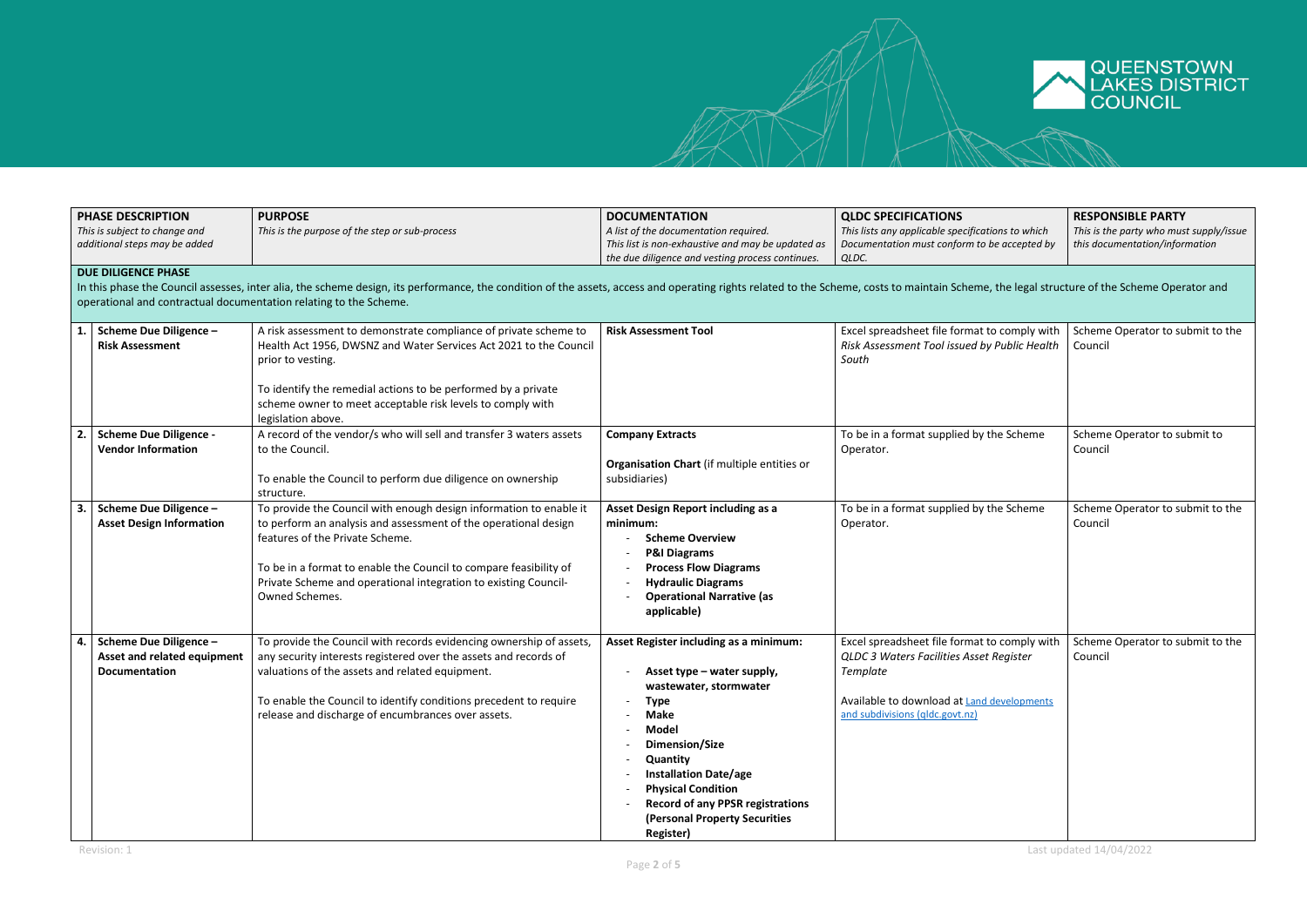

|    |                                                           |                                                                                                                                                                                                                                                                                                                                                                                                                                                                                                                                | Record of non-registered                                                                                                                                                         |                                                                                                                                                                                                                                   |                                             |
|----|-----------------------------------------------------------|--------------------------------------------------------------------------------------------------------------------------------------------------------------------------------------------------------------------------------------------------------------------------------------------------------------------------------------------------------------------------------------------------------------------------------------------------------------------------------------------------------------------------------|----------------------------------------------------------------------------------------------------------------------------------------------------------------------------------|-----------------------------------------------------------------------------------------------------------------------------------------------------------------------------------------------------------------------------------|---------------------------------------------|
|    |                                                           |                                                                                                                                                                                                                                                                                                                                                                                                                                                                                                                                | encumbrances                                                                                                                                                                     |                                                                                                                                                                                                                                   |                                             |
| 5. | <b>Scheme Due Diligence - GIS</b><br>and As Built Records | To provide the Council with a record of all as-builts and GIS data to<br>show location of assets on deposited plans.<br>To enable the Council to assess if records meet Council as-built<br>specifications and to migrate files to Council GIS records if vesting is<br>approved.                                                                                                                                                                                                                                              | As Built Records for all assets<br>As Built Records for all roads<br><b>GIS files for all assets</b>                                                                             | File format to comply with ArcGIS<br>submission methods as set out in QLDC<br>Three Waters and Open Spaces As-built<br><b>Submission Package</b><br>Available to download at Land developments and<br>subdivisions (qldc.govt.nz) | Scheme Operator to submit to the<br>Council |
| 6. | <b>Scheme Due Diligence -</b><br><b>Asset Valuation</b>   | To provide the Council with an independent valuation of the Private<br>Scheme and each individual asset.<br>To enable the Council to, among other things, identify if Private<br>Scheme triggers special consultative procedures as per policy<br>requirement 9 and to classify as a Small, Minor or Large Scheme.                                                                                                                                                                                                             | <b>Valuation Report</b>                                                                                                                                                          | Valuation to comply with requirements of<br>Accounting Standard for public benefit<br>entities based on PBE IPSAS 17.<br>Available to download at PBE IPSAS 17 » XRB                                                              | Scheme Operator to submit to the<br>Council |
|    | <b>Scheme Due Diligence - Key</b><br><b>Contracts</b>     | To provide the Council with the records related to the current<br>contractual obligations in place for the private scheme.<br>To enable the Council to identify key contracts to be assigned or<br>novated as part of the vesting process.<br>To enable Private Scheme owner to terminate contracts that may<br>not be assigned or novated as part of the vesting process.<br>To enable the Council to classify Scheme type<br>(Secondary/Integrated/Islanded) based on current supply and<br>secondary supplier arrangements. | <b>Maintenance Service Agreements</b><br><b>Supplier Contracts (equipment and services)</b><br><b>Secondary Supplier Agreements (Scheme</b><br><b>Operator to third parties)</b> | To be in a format supplied by the Scheme<br>Operator.                                                                                                                                                                             | Scheme Operator to submit to the<br>Council |
| 8. | Scheme Due Diligence -<br><b>Resource Consents</b>        | To provide the Council with the schedule of resource consents in<br>place for the use and operation of the Private Scheme Assets.<br>To enable the Council to identify where holder of consents may<br>need to be varied or transferred and where existing designations<br>may require modification.                                                                                                                                                                                                                           | <b>Resource Consent Numbers and Copies of</b><br><b>Consents</b>                                                                                                                 | To be in a format supplied by the Scheme<br>Operator.                                                                                                                                                                             | Scheme Operator to submit to the<br>Council |
| 9. | <b>Scheme Due Diligence -</b><br><b>Property Rights</b>   | To provide the Council with the schedule of easements or land<br>access rights in place over the Private Scheme above and below-<br>ground assets and the status of roads in which Private Scheme<br>assets may be located.                                                                                                                                                                                                                                                                                                    | <b>List of Easement Instruments</b><br><b>Records of Title</b>                                                                                                                   | To be in a format supplied by the Scheme<br>Operator.                                                                                                                                                                             | Scheme Operator to submit to the<br>Council |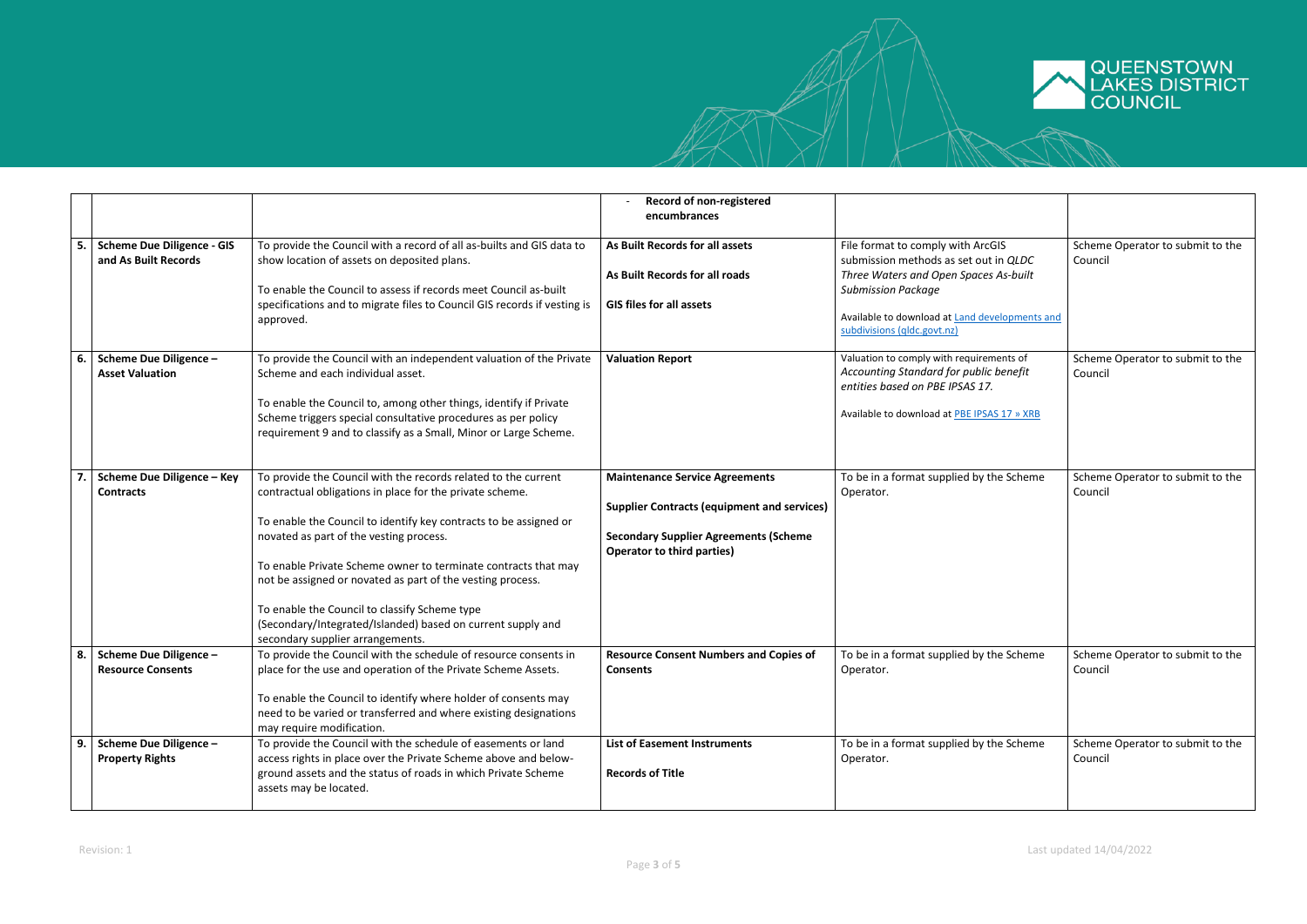

|                                      | To enable the Council to identify where modifications, surrender or                                                        |                                                |                                                                      |                                  |
|--------------------------------------|----------------------------------------------------------------------------------------------------------------------------|------------------------------------------------|----------------------------------------------------------------------|----------------------------------|
|                                      | other actions are required to ensure land access rights meet Council                                                       |                                                |                                                                      |                                  |
|                                      |                                                                                                                            |                                                |                                                                      |                                  |
|                                      | minimum requirements.                                                                                                      |                                                |                                                                      |                                  |
| 10. Scheme Due Diligence -           | To provide the Council with the schedule of roads, specifications to                                                       | <b>Roading Surfacing Specifications</b>        | Excel spreadsheet file format to comply with                         | Scheme Operator to submit to the |
| <b>Roading</b>                       | which they were constructed, location of all services under roads                                                          |                                                | QLDC RAMM (Roading Assessment and                                    | Council                          |
|                                      | under which the Private Scheme assets may be located.                                                                      | <b>Cross-Section Diagrams showing services</b> | Maintenance Register)<br>Cross Section Diagrams and Sealing/Pavement |                                  |
|                                      |                                                                                                                            |                                                | specifications to conform to Land Development                        |                                  |
|                                      | To enable the Council to identify where remedial works, actions or                                                         |                                                | and Subdivision Code of Practice                                     |                                  |
|                                      | other requirements are to be met to ensure roads to be vested to                                                           |                                                |                                                                      |                                  |
|                                      | rights meet the Council minimum requirements.                                                                              |                                                | All available to download at Land developments                       |                                  |
|                                      |                                                                                                                            |                                                | and subdivisions (qldc.govt.nz)                                      |                                  |
|                                      |                                                                                                                            |                                                |                                                                      |                                  |
| Scheme Due Diligence -<br>11.        | To provide the Council with a schedule of maintenance activities,                                                          | <b>Maintenance Manuals</b>                     | To be in a format supplied by the Scheme                             | Scheme Operator to submit to the |
| <b>Maintenance Manuals and</b>       | copies of key operational manuals for assets and equipment and                                                             |                                                | Operator.                                                            | Council                          |
| <b>Records</b>                       | copies of existing OEM (Original Equipment Manufacturer)                                                                   | <b>Maintenance Log Records</b>                 |                                                                      |                                  |
|                                      | warranties related to the assets.                                                                                          |                                                |                                                                      |                                  |
|                                      |                                                                                                                            | <b>OEM</b> (original equipment manufacturer)   |                                                                      |                                  |
|                                      | To enable the Council to identify migration of maintenance tasks                                                           | <b>Warranty Documents</b>                      |                                                                      |                                  |
|                                      | and activities to the Council maintenance schedule. To enable the                                                          |                                                |                                                                      |                                  |
|                                      |                                                                                                                            |                                                |                                                                      |                                  |
|                                      | Council to include conditions precedent for all OEM warranties to be                                                       |                                                |                                                                      |                                  |
|                                      | transferred/assigned to the Council.                                                                                       |                                                |                                                                      |                                  |
| <b>Scheme Due Diligence -</b><br>12. | To provide the Council with a record of safety incidents, water                                                            | <b>Water Safety Plans</b>                      | To be in a format supplied by the Scheme                             | Scheme Operator to submit to the |
| <b>Health &amp; Safety</b>           | monitoring failures, current water safety plans and any other                                                              |                                                | Operator.                                                            | Council                          |
|                                      | documentation relating to quality testing, monitoring or incident                                                          | <b>Incident Reports</b>                        |                                                                      |                                  |
|                                      | management.                                                                                                                |                                                |                                                                      |                                  |
|                                      |                                                                                                                            | <b>Incident Management Plan(s)</b>             |                                                                      |                                  |
|                                      | To enable the Council to identify if the Private Scheme will meet the                                                      |                                                |                                                                      |                                  |
|                                      | required safety thresholds under statute.                                                                                  |                                                |                                                                      |                                  |
| DUE DILIGENCE REPORTING PHASE        |                                                                                                                            |                                                |                                                                      |                                  |
|                                      | In this phase, the Council produces its reports and recommendations on the Scheme vesting application to Council Officers. |                                                |                                                                      |                                  |
|                                      | Council identifies if a public consultation is required to be undertaken and the timeline for such consultation.           |                                                |                                                                      |                                  |
| 13. Scheme Risk Assessment -         | A scheme assessment report to list required remedial actions to be                                                         | <b>Scheme Assessment Report</b>                | To be in a format determined by the Council                          | Council to issue to Scheme       |
| <b>Operational and</b>               | performed by:                                                                                                              |                                                |                                                                      | Operator                         |
| <b>Performance Testing Report</b>    |                                                                                                                            |                                                |                                                                      |                                  |
|                                      | Scheme Operator as conditions precedent to completion of asset                                                             |                                                |                                                                      |                                  |
|                                      | transfer; or                                                                                                               |                                                |                                                                      |                                  |
|                                      | By the Council post completion at cost of Scheme Operator (e.g. via                                                        |                                                |                                                                      |                                  |
|                                      | sinking fund or alternative funding arrangement).                                                                          |                                                |                                                                      |                                  |
| <b>Scheme Boundary</b><br>14.        | To enable council to assess whether the Private Scheme shall be                                                            | <b>Council Boundary Adjustment Assessment</b>  | To be in a format determined by the Council.                         | Council to issue to Scheme       |
| <b>Adjustment Assessment</b>         | integrated into the Council's scheme boundary or not.                                                                      | Report                                         |                                                                      | Operator                         |
|                                      |                                                                                                                            |                                                |                                                                      |                                  |
| 15. Due Diligence Assessment         | To enable the Council to identify all and any conditions precedent                                                         | <b>Heads of Agreement</b>                      | To be in a format determined by the Council                          | Council to issue to Scheme       |
| Report                               | and commercial terms of the Vesting sale and transfer agreement.                                                           |                                                |                                                                      | Operator                         |
|                                      |                                                                                                                            |                                                |                                                                      |                                  |